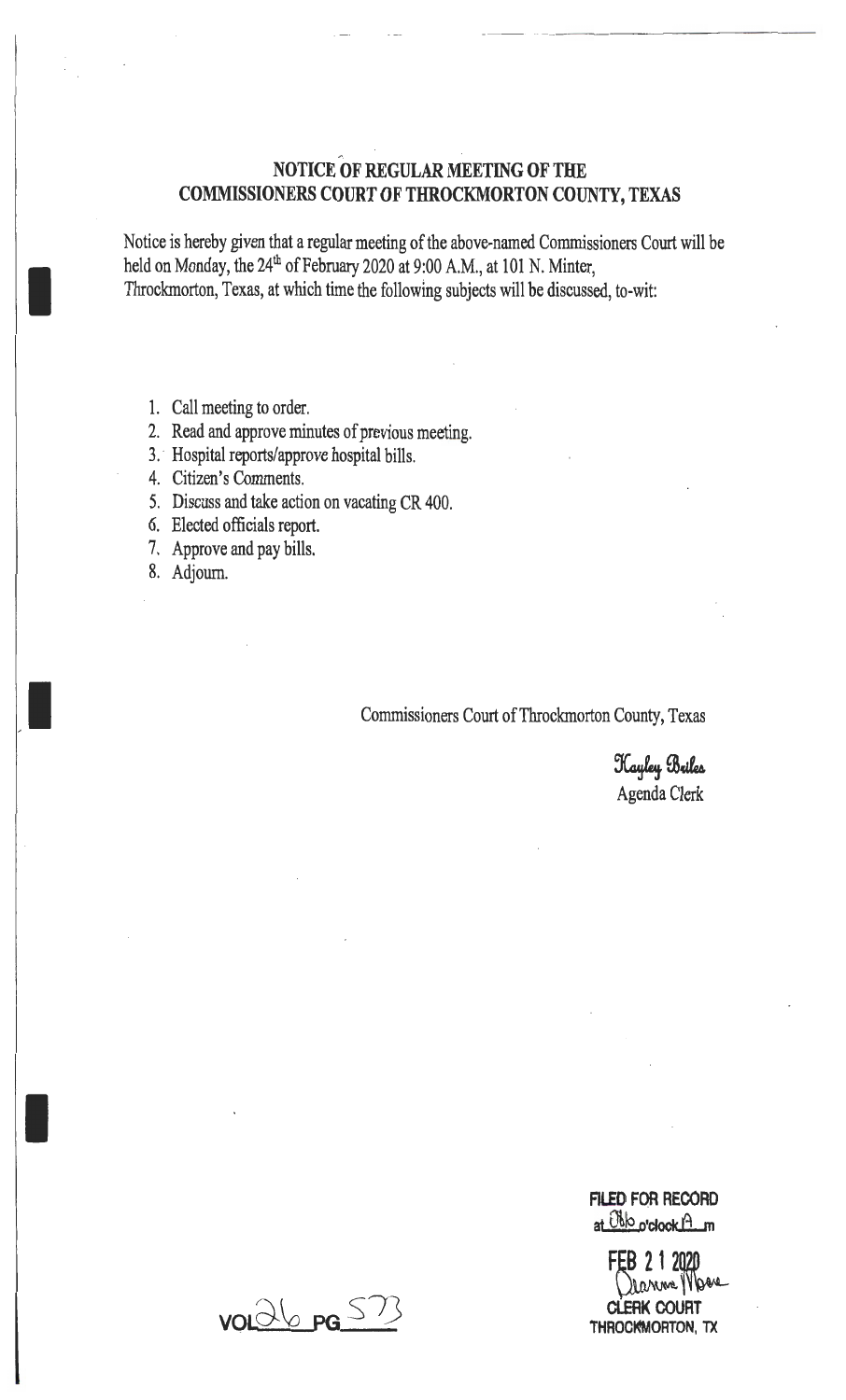#### COMMISSIONER'S COURT

Regular Meeting

Throckmorton County Commissioners' Court met in Regular Session on Monday the 24TH day of February, 2020, at 9:00 A.M., at 105 North Minter, Throckmorton, Texas, with the following members present:

Present: Trey Carrington, County Judge, Casey Wells, Commissioner Pct #1 Kasey Hibbitts, Commissioner Pct#2, Lance Sullivan, Commissioner Pct 3, Dianna Moore, County Clerk, Brenda Rankin, County Treasurer, Bobby Thompson, Justice of the Peace, Doc Wigington

- 1. Trey Carrington called meeting to order at 9:15 A.M. and welcomed guest. Commissioner Sullivan and Mitchell was absent.
- 2. Dianna Moore read minutes from the previous meeting. Trey Carrington made the motion with Kasey Hibbitts seconding to approve the minutes. Motion carried 3-0.
- 3. No action on line item #3.
- 4. Citizen's Hearing was held. No citizen's present.
- 5. Casey Wells made the motion with Kasey Hibbitts to vacate County Road 400. See attached. Motion carried 3-0.
- 6. Elected Official's report: Doc Wigington reported that the bills from IT appear to look like we are paying more than we should. We pay a monthly fee and a maintenance. The contract is being looked over. Shackelford County are also having the same issues with this company and are looking into a new IT. Trey Carrington stated that we are looking into getting someone to fill the County Attorney position.

\*Lance Sullivan is now present.

- 7. Brenda Rankin presented the court with the county bills. Kasey Hibbitts made the motion with Lance Sullivan seconding to approve and pay the bills. Motion carried 4-0.
- 8. Casey Wells made the motion and seconded by Lance Sullivan to adjourn at 9:15 am. Motion carried 4-0.

**VOL** ~(p **PG** S7Y

I

I

I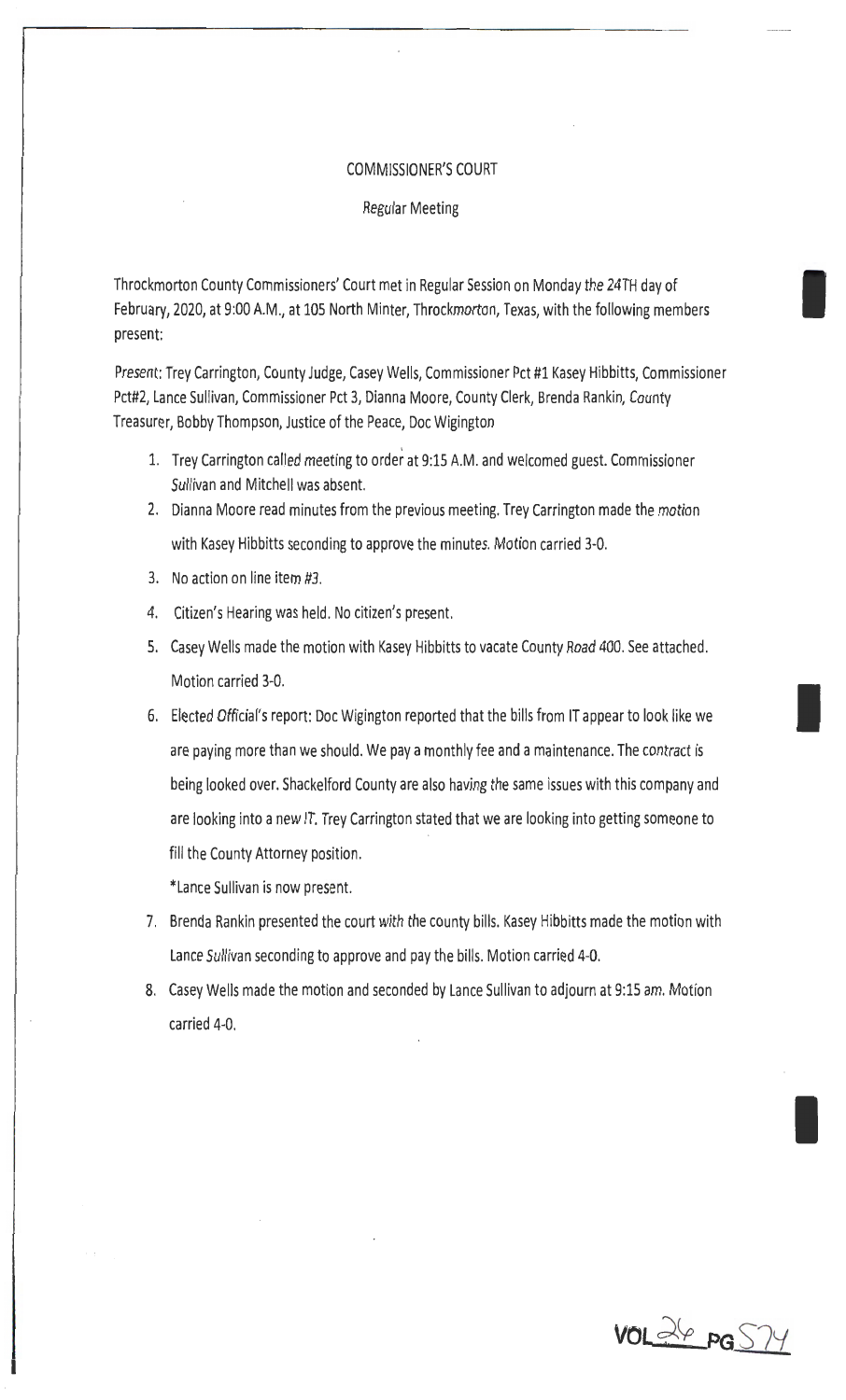Witnessed my hand AND approved this the 9th day of March, 2020.

 $\sim 5-5$ 

1 Canna Moore

I

I

 $\bar{\beta}$ 

Haqtar County Judge

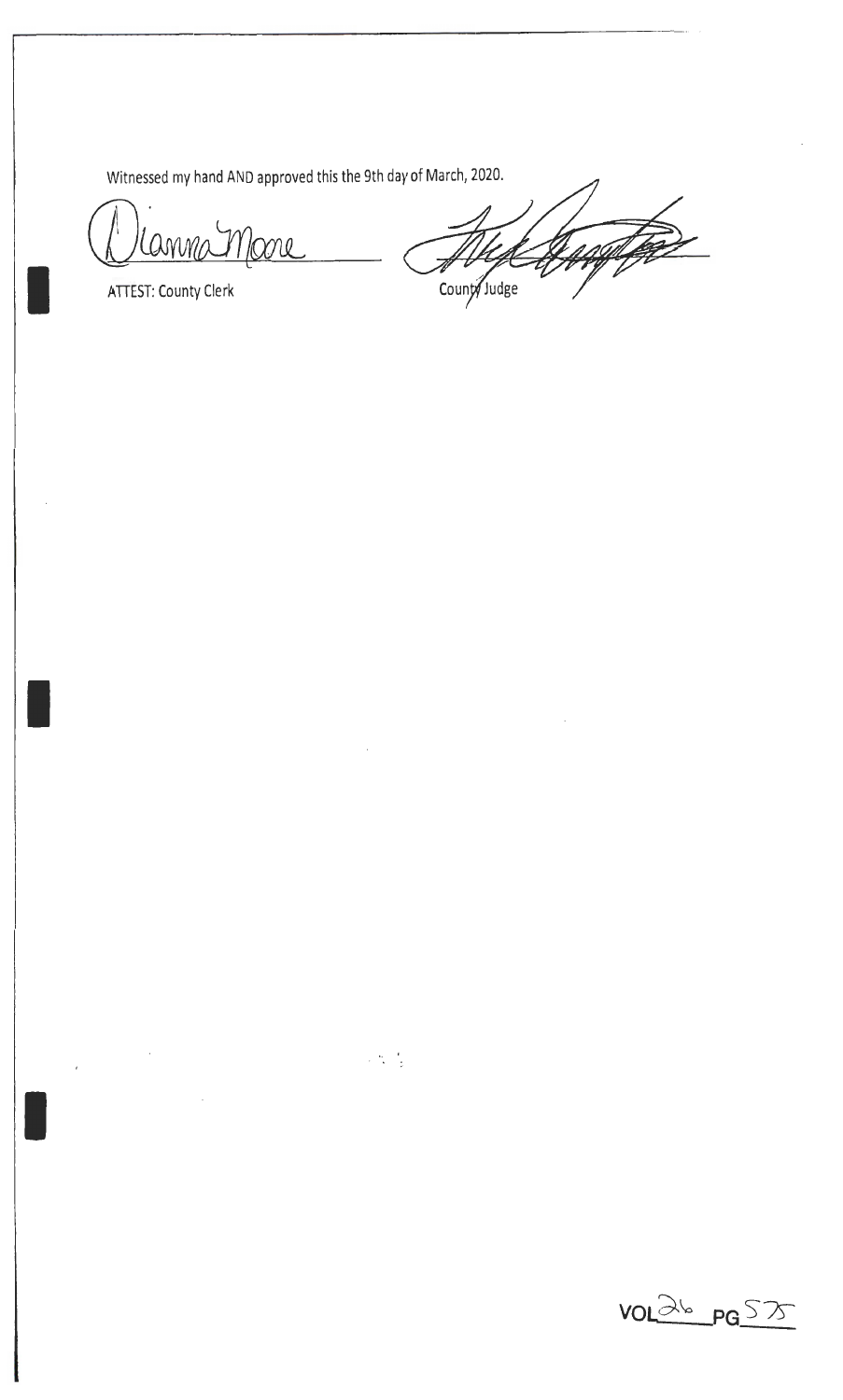### IN **THE COMMISSIONERS COURT OF THROCKMORTON COUNTY, TEXAS**

## **PETITION TO VACATE COUNTY RAOD 400 IN PRECINCT 4, THROCMORTON COUNTY, TEXAS**

**THE STATE OF TEXAS** 

§

**COUNTY OF THROCKMORTON** §

Pursuant to Chapter 251.058 of the Texas Transportation Code, the following parties, each being a property owner of land situated in Precinct 4, Throckmorton County, Texas, herby Petition the Commissioners Court of Throckmorton County, Texas for the vacation of a portion of a county road, having first provided twenty (20) days' notice of their intent to apply by petition for the vacation of a county road in conformity with the law.

We, the undersigned do hereby Petition the Throckmorton County Court by and through its County Commissioners to vacate the following described county road located in Throckmorton County, Texas:

That portion of County Road 400 beginning at the point of intersection of US 380 about a mile east of Throckmorton continuing north where County Road 400 dead ends.

Petitioners would also show the County Commissioners that all persons who own property that abuts or is next to a portion of the property that will be vacated have signed this petition. Petitioners would further show the County Commissioners that the portion of County Road 400 that is being requested to be vacated is not the only ingress and egress for the property owners whose property abuts the portion of the County Road 400 to be vacated.

Petitioners would also show the County Commissioners that the rights of the other residents of Precinct 4 of the Throckmorton County, Texas, would not be adversely affected by vacating the abovedescribed portion of County Road 400, Throckmorton County, Texas, and conveying said property to the adjoining property owners.

The parties signed below make application for the vacating of a portion of County Road 400 by filing a petition with the Throckmorton County Commissioners Court on the  $\mathcal{H}^{\alpha}$  day of  $\mathcal{F}$ cualus 10%, at a regular meeting of said Court scheduled for that date. Persons requiring further information should contact the Throckmorton County Judge, Hon. Trey Carrington, at his office at the Throckmorton County Courthouse, P.O. Box 700, Throckmorton, Texas, 76483, or by calling at 940) 849-8805. Interested parties should also plan to attend the Commissioners Court meeting on the date above.

VOL 26 r a S76

I

I

I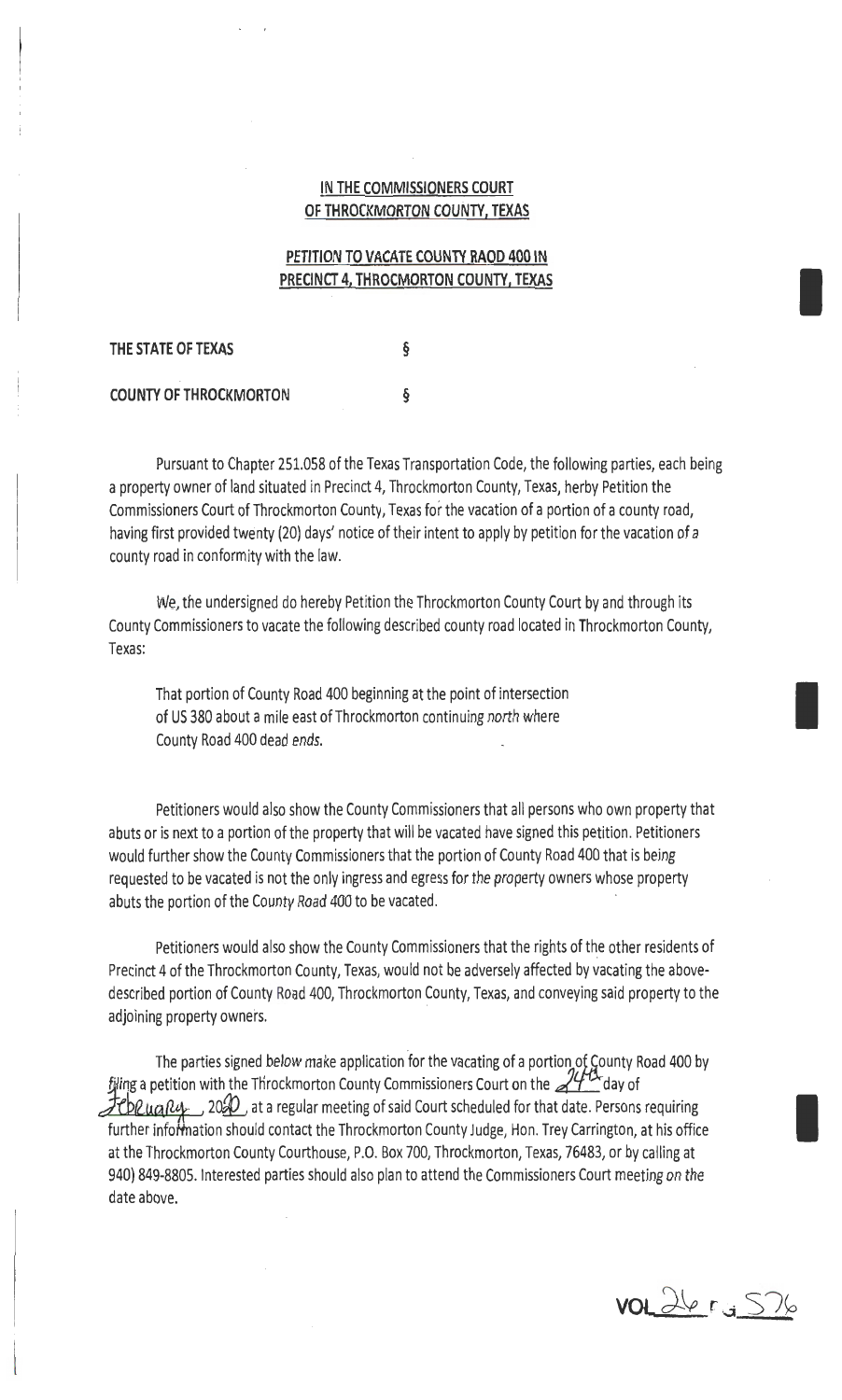### **NOTICE OF INTENT TO VACATE COUNTY ROAD 400 IN PRECINCT 4 IN THROCKMORTON COUNTY, TEXAS**

Pursuant to Chapter 251 of the Texas Transportation Code, the parties identified below, each being a property owner of land situated in Precinct 4, Throckmorton County, Texas, for the purpose of vacating the following described portion of County Road 400, subject to approval of the Commissioners Court, according to law:

That portion of County Road 400 beginning at the point of intersection Of US 380 about a mile east of Throckmorton continuing north where County Road 400 dead ends.

The parties identified below will make application to vacate the above-described portion of County Road 400 by filing a petition with the Throckmorton County Commissioners Court on the  $\mathcal{U}^{\#}$  day of *LepRua*  $e_{\perp}$ *, 20* $\mathcal{A}0$ , at a regular meeting of said Court scheduled for that date. Persons requiring further information should contact the Throckmorton County Judge, Hon. Trey Carrington, at his office at the Throckmorton County Courthouse, P.O. Box 700, Throckmorton, Texas, 76483, or by calling at 940) 849-8805. Interested parties should also plan to attend the Commissioners Court meeting on the date above.

Posted this <sup>172</sup> day of HOULLEY 2000, in the Throckmorton County Courthouse and at two other places in the vicinity of the affected route.

1.~· */*  3. Michael Woods t Sandy Cresett

I

I

I

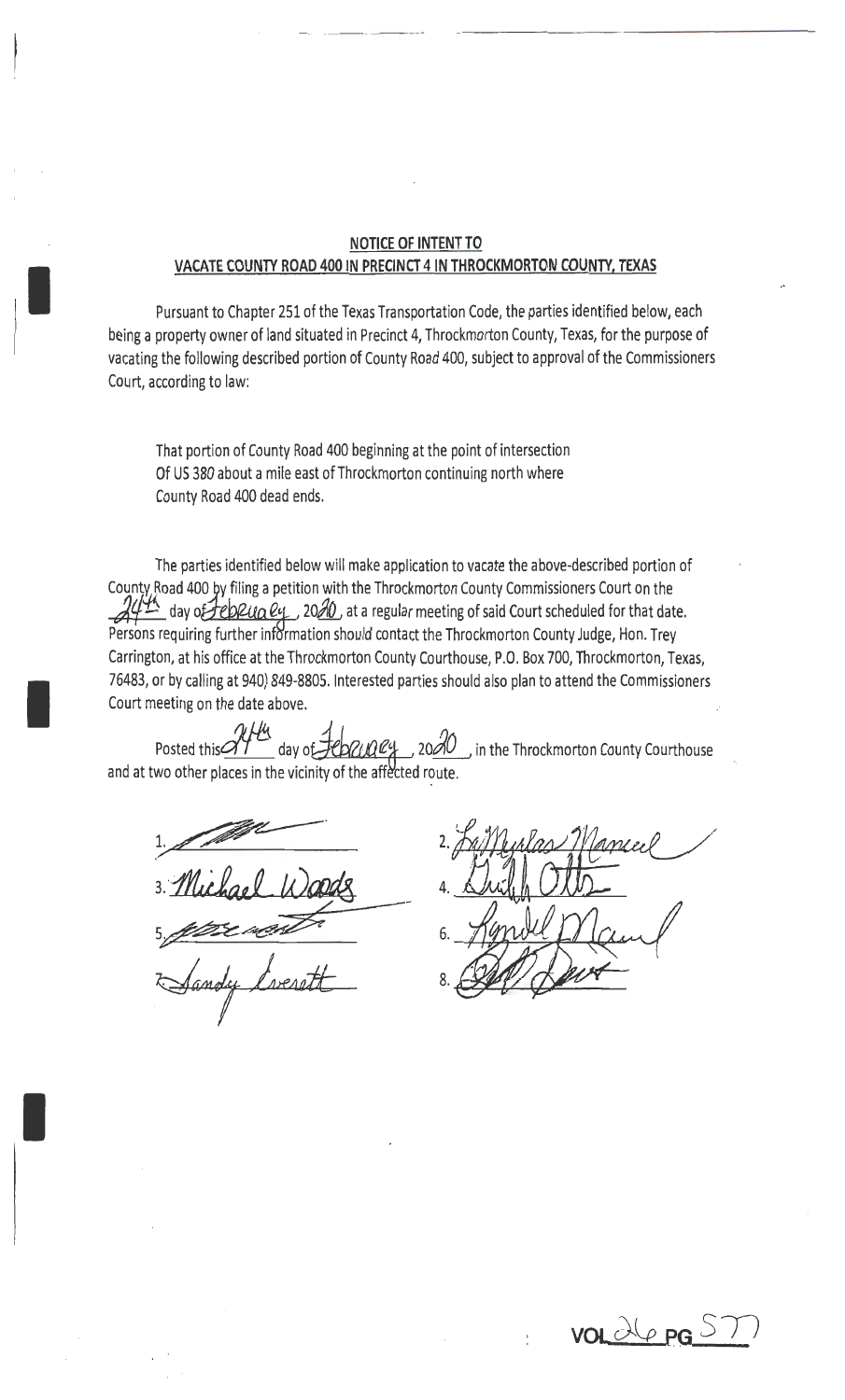| <b>February 24, 2020</b>            |                    |               |  |
|-------------------------------------|--------------------|---------------|--|
|                                     |                    |               |  |
| <b>VENDOR NAME</b>                  | <b>ACCOUNT</b>     | <b>AMOUNT</b> |  |
| <b>BCBS</b>                         |                    | 12,607.99     |  |
| <b>UNUM</b>                         |                    | 255.75        |  |
| <b>AFLAC</b>                        |                    | 680.16        |  |
| <b>SUPERIOR VISION</b>              |                    | 176.10        |  |
| <b>ABILENE FEDERAL CREDIT UNION</b> |                    | 20.00         |  |
| <b>VERIZON</b>                      | S <sub>O</sub>     | 219.05        |  |
| <b>DE LAGE LANDEN</b>               |                    | 357.02        |  |
| <b>HILLIARD</b>                     |                    | 47.50         |  |
| <b>WINDSTREAM</b>                   |                    | 165.97        |  |
| <b>WINDSTREAM</b>                   |                    | 735.88        |  |
| <b>OFFICE DEPOT</b>                 |                    | 119.99        |  |
| <b>CLINT HARPER</b>                 |                    | 20.00         |  |
| TX CHILD SUPPORT DISB               |                    | 112.00        |  |
| <b>GARBO'S LOCKSMITH</b>            |                    | 21.00         |  |
| <b>WCTCOG</b>                       |                    | 82.00         |  |
| <b>CITY</b>                         | <b>PRECINCTS</b>   | 1,048.18      |  |
| <b>GRAY'S INSURANCE</b>             |                    | 50.00         |  |
| TARRANT CO MEDICAL EXAMINER         |                    | 800.00        |  |
| AT&T                                |                    | 130.44        |  |
| <b>ABC</b>                          |                    | 263.48        |  |
| <b>HANDYMAN</b>                     |                    | 31.46         |  |
| <b>BETTE ENRIQUEZ</b>               | <b>INTERPRETER</b> | 50.00         |  |
| <b>HART</b>                         |                    | 335.55        |  |
| <b>POSTMASTER</b>                   |                    | 15.00         |  |
| <b>INTERBANK</b>                    |                    | 164,293.33    |  |
| <b>CITY</b>                         |                    |               |  |
| <b>CITY</b>                         | <b>PREC. 1</b>     |               |  |
| <b>CITY</b>                         | <b>PREC. 2</b>     |               |  |
| <b>CITY</b>                         | PREC. 4            |               |  |
| <b>PRAXAIR</b>                      | PREC. 2            | 182.59        |  |
| <b>INGRAM CONCRETE</b>              | PREC. 2            | 147.90        |  |
| <b>INGRAM CONCRETE</b>              | PREC. 2            | 299.10        |  |
| <b>TREY CARRINGTON</b>              |                    | 24.00         |  |
| <b>JOHN DEERE</b>                   | PREC. ?            | 40.93         |  |
| <b>YELLOWHOUSE</b>                  | PREC. 2            | 227.40        |  |

 $VOLZb$   $PGS78$